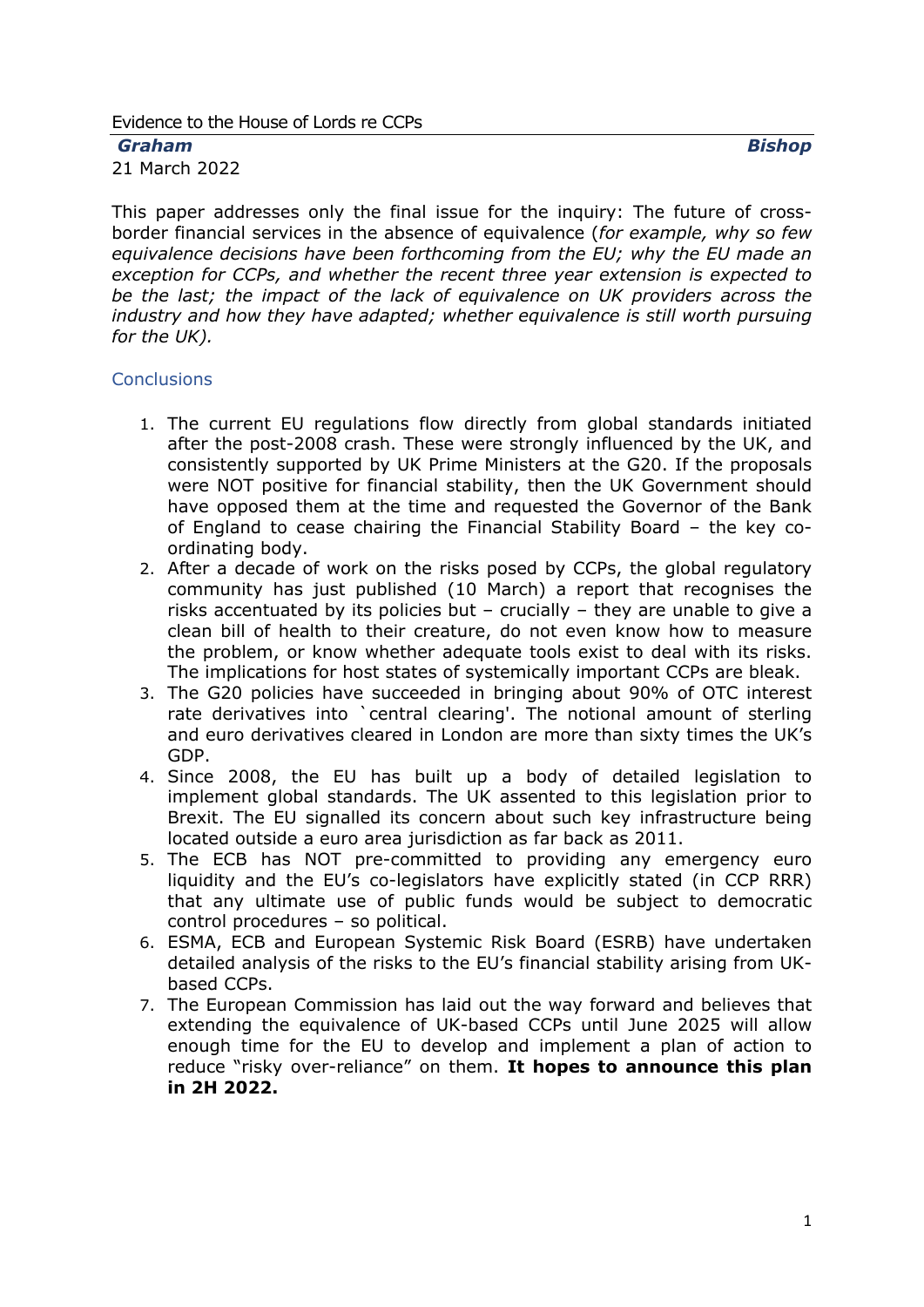|  | <b>Contents</b> |
|--|-----------------|
|  |                 |

| the contract of the contract of the contract of the contract of the contract of the contract of the contract of |
|-----------------------------------------------------------------------------------------------------------------|
|                                                                                                                 |
| Brexit referendum: TCA commitments on autonomy, financial stability,                                            |
|                                                                                                                 |
|                                                                                                                 |
| Figure 1: Size of Economies and OTC Derivative Markets 5                                                        |
| Figure 2: Growth of Notional Amounts Outstanding - 2000/215                                                     |
|                                                                                                                 |
| Timeline of Regulatory Response: Part I - Global Standards6                                                     |
|                                                                                                                 |
| 2011 onwards: Setting global standards for CCP stability: Financial Stability                                   |
| 5 July 2017: Recovery of financial market infrastructures - Revised report 7                                    |
| 7 December 2021: Resolution Report: "Glass half-full or still half-empty?" 8                                    |
| 10 March 2022: FSB/CPMI/IOSCPO Central Counterparty Financial Resources                                         |
| Timeline of Regulatory Response: Part II - EU legislative implementation                                        |
|                                                                                                                 |
|                                                                                                                 |
|                                                                                                                 |
|                                                                                                                 |
|                                                                                                                 |
| October 2013: European Central Bank decision on swap line with Bank of                                          |
| March 2015: ECB and BoE announce measures to enhance financial stability in                                     |
|                                                                                                                 |
| February 2021: CCP Recovery and Resolution (CCPRRD) came into force11                                           |
| 10 November 2021: Commissioner McGuinness announced the Commission's                                            |
| 17 Dec 2021: ESMA publishes results of its assessment of systemically                                           |
| 8 February 2022: Targeted consultation on the review of EU's central clearing                                   |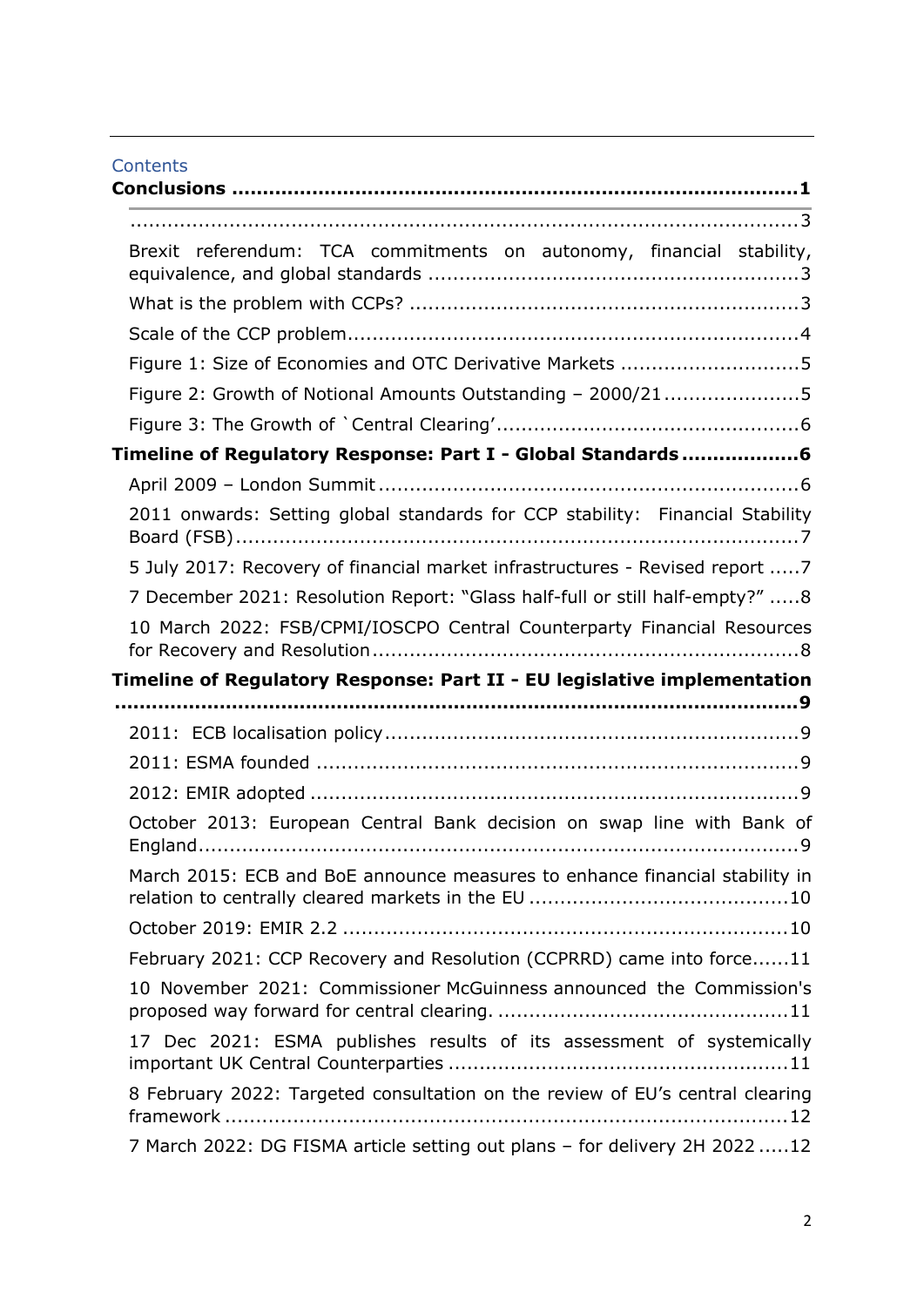<span id="page-2-1"></span><span id="page-2-0"></span>Brexit referendum: TCA commitments on autonomy, financial stability, equivalence, and global standards

The treaty texts are massive – running to 1259 pages – but only about six pages are relevant to financial services and largely covered in just four Articles:

 Article 3.5 – Most Favoured Nation provisions are specifically dis-applied to "prudential measures" as defined in GATS. This is the well-known "prudential carve out" – see below.

 Article 5.38 Definitions. --- seems to be a comprehensive listing of most significant financial services activities embedded in existing EU regulations

 Article 5.39: "Prudential carve-out". The article is extremely specific that a Party can maintain "measures for prudential reasons… protection of investors, depositors… or ensuring the integrity and stability of a Party's financial system".

 Article 5.41 commits both Parties to "make their best endeavours" to implement "international standards" agreed by the usual international fora: G20, Financial Stability Board etc.

The Commission provides a simple Q&A to illustrate that the TCA has treated financial services in much the same way as in the EU's other Free Trade Agreements (FTAs). Crucially, it is very explicit about equivalence in an effort to dispel some illusions in the UK: *"The Agreement does not include any elements pertaining to equivalence frameworks for financial services. These are unilateral decisions of each party and are not subject to negotiation."*

The TCA states that "equivalence" means the capability of different laws, regulations and requirements, as well as inspection and certification systems, of meeting the same objectives. So "equivalence" does not require word-by-word matching but an equivalent outcome. This is determined unilaterally by the European Commission itself and "*the EU will consider equivalence when they are in the EU's interest*."

### <span id="page-2-2"></span>What is the problem with CCPs?

*Central Counterparties (CCPs) interpose themselves between counterparties to contracts traded, becoming the buyer to every seller and the seller to every buyer. The growing systemic importance of CCPs and their inter-linkages to the financial system as a whole underline the critical nature of CCPs established in the Union and abroad for the financial stability of the Union. A default or disruption at a CCP can have substantial destabilizing effects on linked clearing members, their clients or on other financial market infrastructures (FMIs) established in one or more Member States and impair critical markets for the proper conduct of monetary policy in Union currencies.* Source: ESMA

The risk to financial stability flows from the sheer scale of these markets in relation to economies - in total, more than seven times world GDP (see Figure 1 below).. For the UK and EU, the problem is even more dramatic as all sterling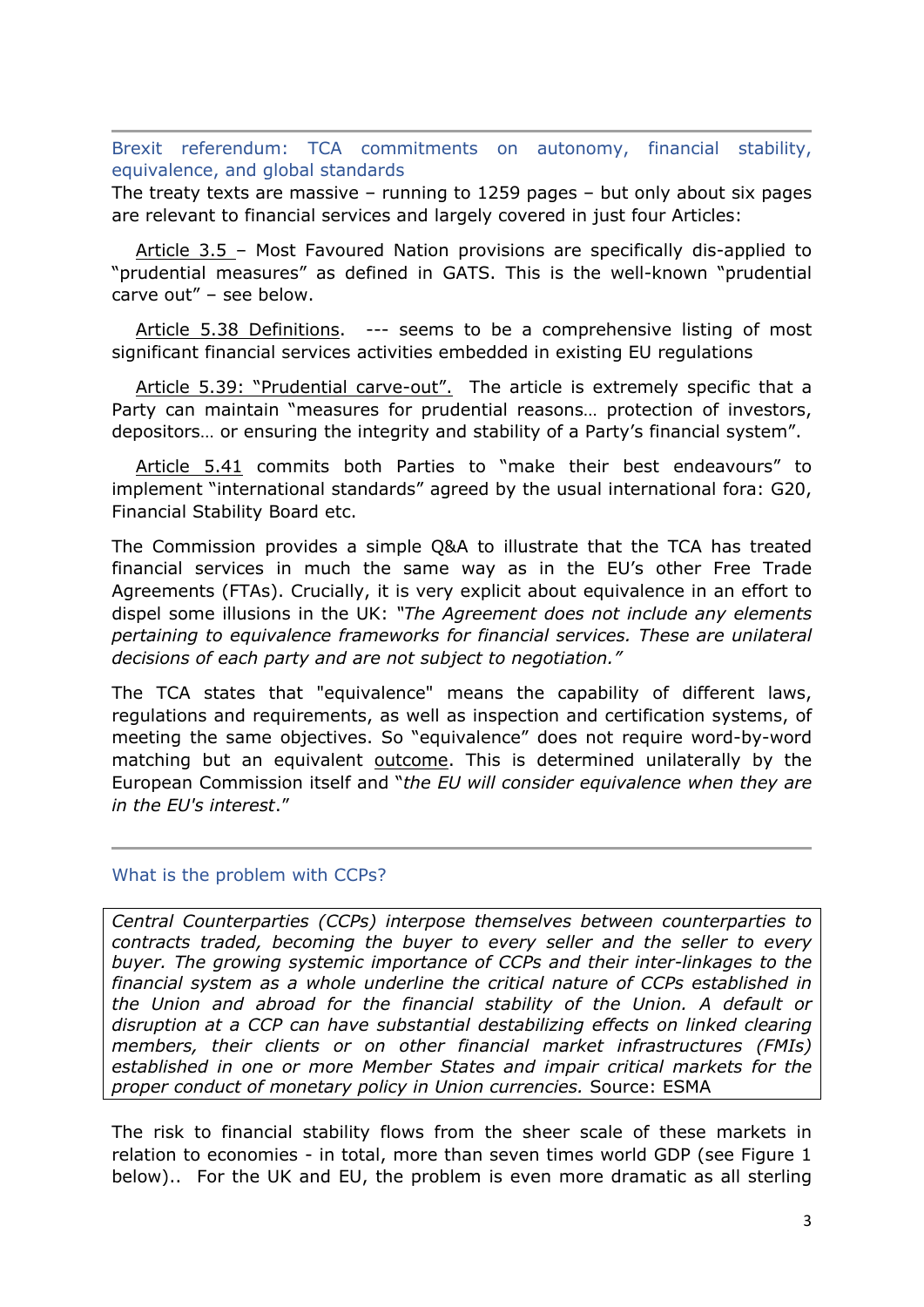and around 90% of euro OTC interest rate derivatives are cleared in London. Accordingly, the UK has a "responsibility" for markets with a gross size that is about 66 times our GDP

In the event of a sharp move in relevant markets, participants must post additional "variation margin" rapidly (perhaps even intra-day) or their positions will be liquidated immediately – thereby creating a highly pro-cyclical liquidity squeeze. The post-GFC regulatory system has been designed to provide multiple layers of netting and liquidity to prevent such a squeeze creating instability throughout the entire financial system.

There are regular stress tests of individual CCPs and the European system – still including the two systemically important UK CCPs – LCH and ICE Clear. However, the recent publication of a global report from FSB, CPMI and IOSCO shows that it is not certain that a crisis could be contained by the CCPs alone. In that case, it is highly likely that the central bank of issue of the relevant currency might be called upon for emergency liquidity. But in the first hours, noone could be sure that it was just a self-correcting liquidity problem or whether it masked a solvency issue where the central bank might face a real risk of eventual loss.

For euro liquidity, the Bank of England has set up a swap line with the ECB (see Timeline below) but the ECB is explicit that there is no pre-commitment to provide funds. Indeed, the very structure of the European System of Central Banks (ESCB) means that putting the assets of the national central banks at risk could - in some case – require Parliamentary approval. The ECB is constrained by its statutes to lend to banks only against good collateral – or with a member state guarantee. However, during the euro crisis a decade ago, the scale of unilateral Emergency Liquidity Assistance (ELA) was reduced.

## **In the event of an existential crisis for the euro area economy stemming from a CCP failure in the UK (now a `third country'), could there be certainty that the UK would keep to any repayment commitments that could be ruinous to the country?**

## <span id="page-3-0"></span>Scale of the CCP problem

The Over the Counter (OTC) derivatives market began to expand dramatically in the early years of this century – from \$94 trn. in 2000 to nearly \$700 trn. as the Great Financial Crash exploded on the world. For reference, the global OTC market expanded from three times world GDP to about ten times at the onset of the GFC.

In principle, the risks were collateralised via private agreements between the market participants and backed by the equity of the participating dealer banks. However, no-one could be sure that - in the heat of the unfolding, existential crisis – the collateral agreements would be enforceable – especially crossborder.

The solution chosen by the G-20 countries was the (very strong) encouragement of central counterparties (CCPS) to step in and interpose themselves between the two parties to a derivative contract. The key decisions were taken at the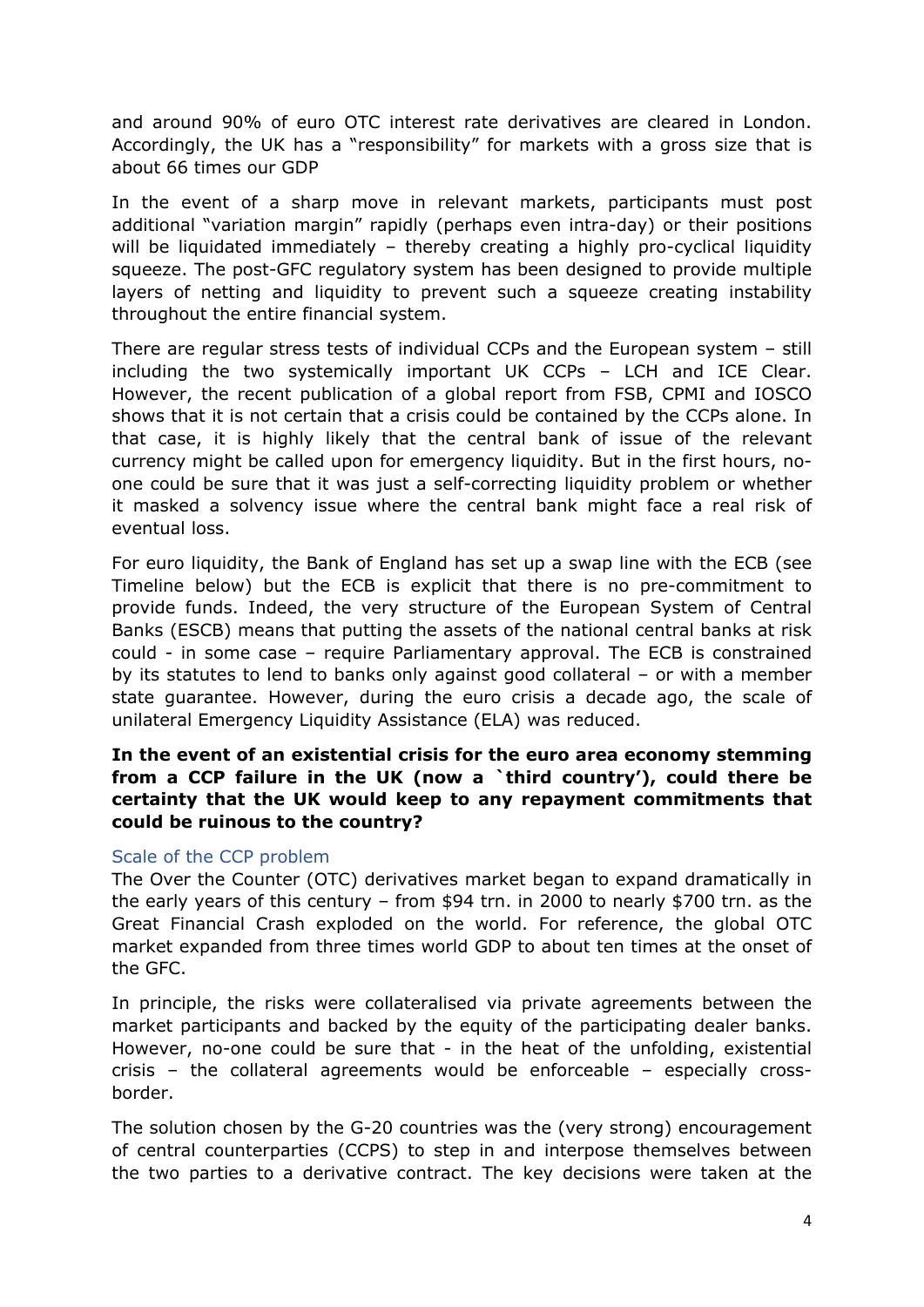London Summit of the G20 nations in 2009 – forcefully chaired by UK Prime Minister Gordon Brown. That political decision triggered a string of advisory recommendations – first at the global level of the Financial Stability Board (FSB). This was followed up with a stream of legislation in the relevant jurisdictions. For the UK, this took the form of EU legislation until Brexit.

Interest rate derivatives are the key problem as they are about 80% of the total of Over the Counter (OTC) derivatives. Total Exchange-Traded derivatives `only' amount to \$80 trn., are just 13 % of the size of the total OTC market and do not have the potential for destabilising the entire financial system.

| Year                                                  | 2000 | 2010 | 2020 | 1H 2021                       |  |  |
|-------------------------------------------------------|------|------|------|-------------------------------|--|--|
| <b>Global OTC - total derivatives</b>                 |      |      |      |                               |  |  |
| World GDP $-$ \$ $\vert$ 34                           |      | 66   | 85   |                               |  |  |
| trn.                                                  |      |      |      |                               |  |  |
| Total OTC - \$                                        | -94  | 604  | 558  | 610 (interest                 |  |  |
| trn.                                                  |      |      |      | rate: 488 -                   |  |  |
|                                                       |      |      |      | $80\%$ )                      |  |  |
| Total OTC as                                          | 280% | 920% | 660% | 720%                          |  |  |
| % of world                                            |      |      |      |                               |  |  |
| <b>GDP</b>                                            |      |      |      |                               |  |  |
| Euro OTC - interest rate derivatives                  |      |      |      |                               |  |  |
| Euro OTC - $$$                                        |      |      |      | 140 $(11 \t x)$               |  |  |
| trn.                                                  |      |      |      | GDP)                          |  |  |
| Euro area GDP                                         |      |      | 13.0 |                               |  |  |
| – \$ trn.                                             |      |      |      |                               |  |  |
| UK GDP - \$                                           |      |      | 2.7  |                               |  |  |
| trn.                                                  |      |      |      |                               |  |  |
| $E$ OTC - $$$ trn.                                    |      |      |      | 53<br>(20<br>$\boldsymbol{X}$ |  |  |
|                                                       |      |      |      | GDP)                          |  |  |
| Memo 1: 90% of Euro OTC, as % of UK GDP - 47 x GDP    |      |      |      |                               |  |  |
| Memo 2: 90% of Euro + $E$ , as % of UK GDP - 66 x GDP |      |      |      |                               |  |  |

<span id="page-4-0"></span>

|  | Figure 1: Size of Economies and OTC Derivative Markets |  |  |
|--|--------------------------------------------------------|--|--|
|--|--------------------------------------------------------|--|--|

Sources: [BIS](https://stats.bis.org/statx/srs/table/D5.1?c=&m=&p=20211&o=s%3Aline.nn%2Ct%3ADerivatives%20risk%20category%2Cw%3A19981), [World](https://data.worldbank.org/indicator/NY.GDP.MKTP.CD) [Bank,](https://data.worldbank.org/indicator/NY.GDP.MKTP.CD) [Google](https://www.google.com/search?client=firefox-b-d&q=GDP+of+EU)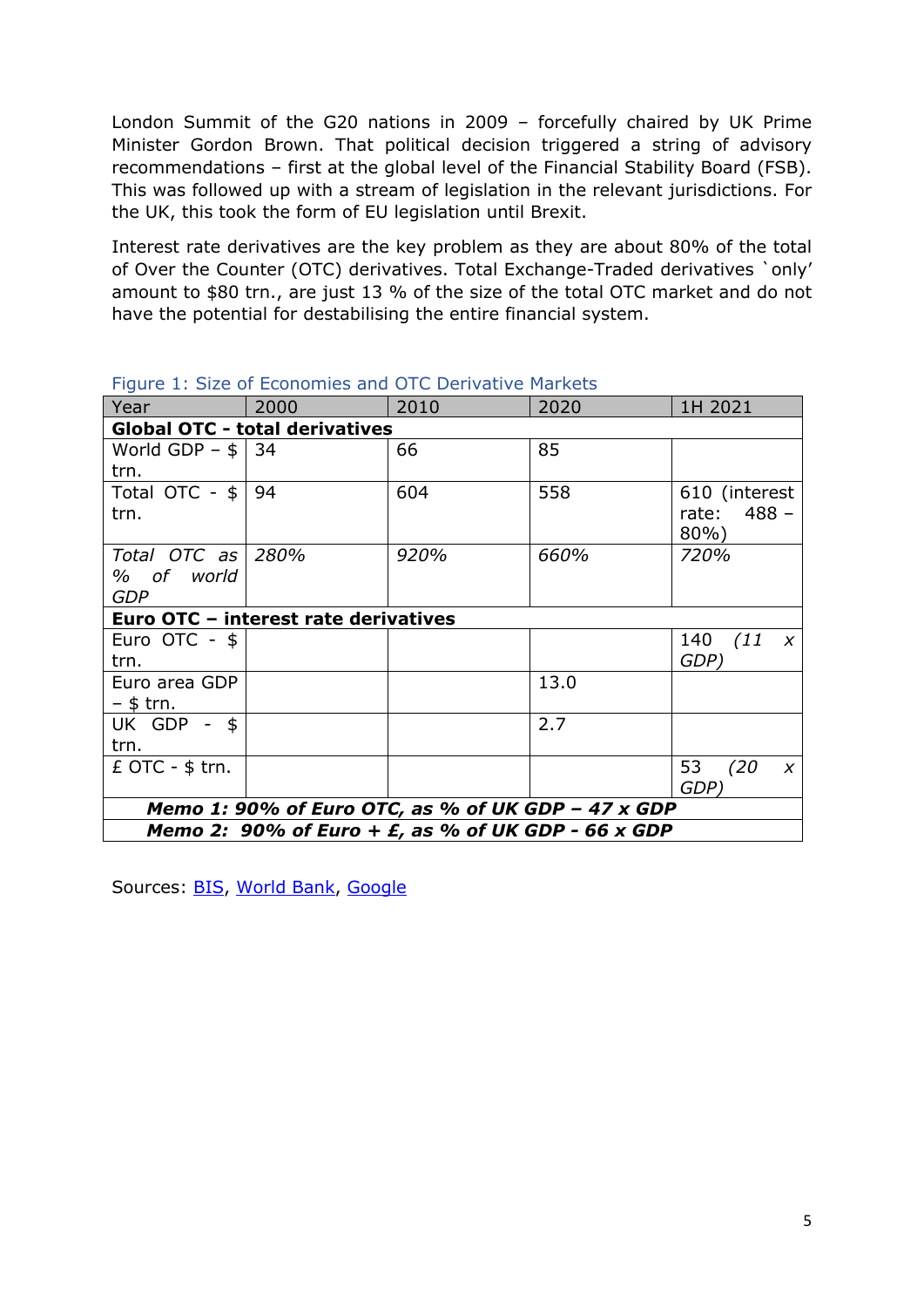<span id="page-5-0"></span>



The G20 policy choice of moving OTC trading to central clearing – pushed by UK Prime Minister Brown - has been a success ( see Figure 3 below). The proportion of OTC trades held on the books of participating dealers has fallen dramatically – to about a fifth of its pre-crash "inter-connectedness". **But that success has replaced the interconnectedness of the swap dealers with the potential systemic riskiness of CCPs.**

#### <span id="page-5-1"></span>Figure 3: The Growth of `Central Clearing'



 $1$  As a percentage of notional amounts outstanding against all counterparties.  $2$  Including central counterparties but excluding reporting dealers.  $3$  For interest rate derivatives, data for CCPs our communications of the growth since 2008 of notional amounts outstanding cleared through LCH's SwapClear service. The mounts of the growth since 2008 of notional amounts outstanding cleared through LCH's SwapClear servi 4 Proportion of trades that are cleared, estimated as (CCP / 2) / (1 - (CCP / 2)), where CCP represents the share of notional amounts outstanding that dealers report against CCPs. The CCP share is halved to adjust for the potential double-counting of inter-dealer trades novated to CCPs.

Sources: LCH.Clearnet Group Ltd; BIS OTC derivatives statistics (Table D7 and Table D10.1); BIS calculations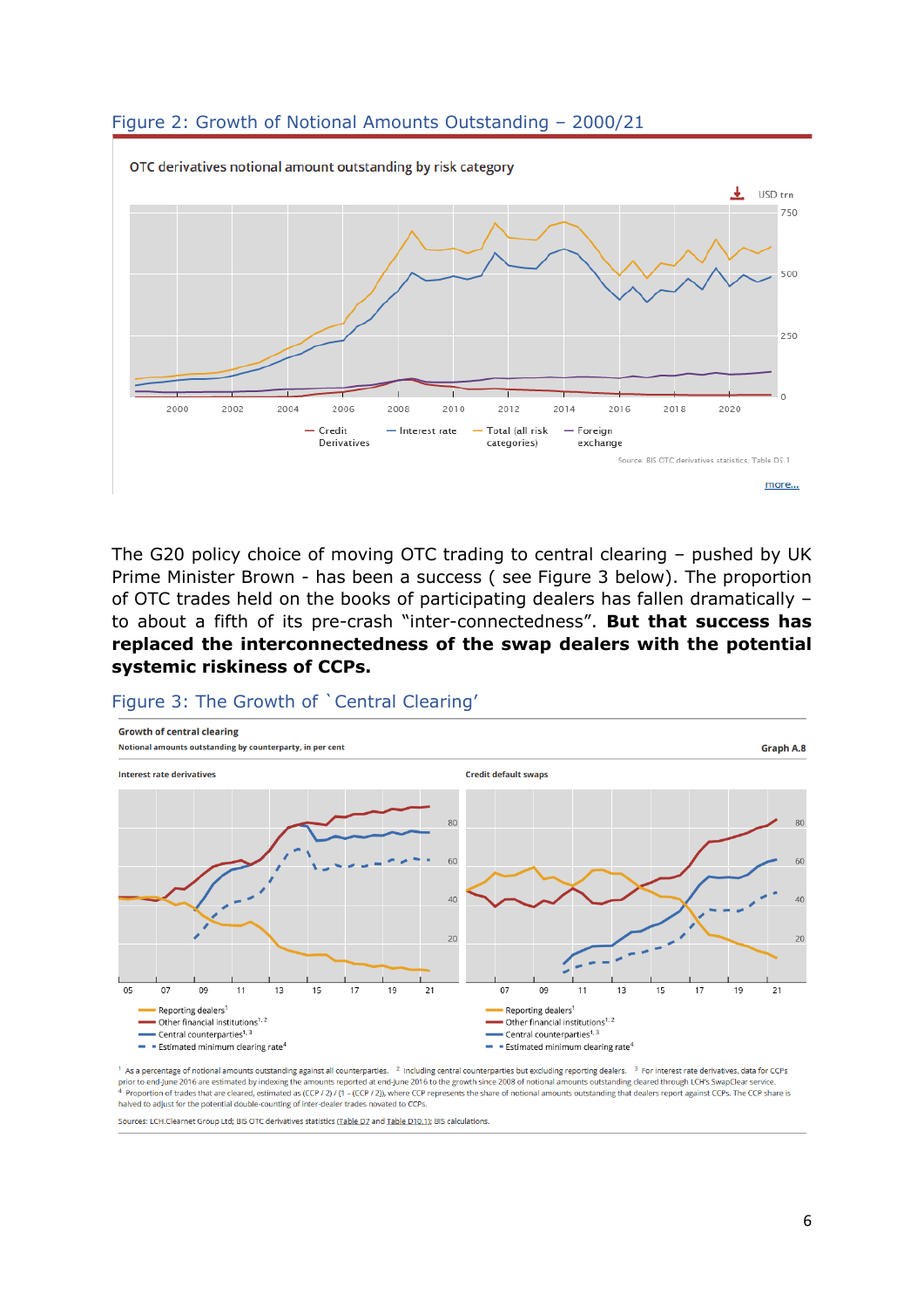## <span id="page-6-0"></span>Timeline of Regulatory Response: Part I - Global Standards

## <span id="page-6-1"></span>April 2009 – London [Summit](https://www.imf.org/external/np/sec/pr/2009/pdf/g20_040209.pdf)

The Lehman crisis of 2008 persuaded the Heads of the [G20](http://www.g20.org/) Governments to jerk their knees in unison and require that, as far as possible, all derivatives would be cleared through Central Counter Parties (CCPs). The aim was that risks flowing from the failure of a major bank could no longer cascade through the whole financial system because of the "inter-connectedness" created by derivatives. The natural result of this policy is that huge risks are now concentrated into these CCPs – potentially making them the nuclear power station of the financial system: brilliant in success, catastrophic in failure.

"*The G20 Leaders agreed in 2009 on a comprehensive reform agenda for overthe-counter (OTC) derivatives markets, with the objectives of improving transparency, mitigating systemic risk, and protecting against market abuse.*

*To achieve these objectives, the G20 agreed that:*

- *all OTC derivatives contracts should be reported to trade repositories (TRs);*
- *all standardised contracts should be cleared through central counterparties (CCPs);*
- *all standardised contracts should be traded on exchanges or electronic trading platforms, where appropriate; and*
- *non-centrally cleared (bilateral) contracts should be subject to higher capital requirements and minimum margining requirements.*

*To support the implementation of these reforms, the FSB and other international standard-setting bodies have developed standards and guidance on financial market infrastructures (FMIs) and market participants. The FSB has undertaken and continues to undertake work on the resolution of FMIs, in particular CCPs. This complements the work undertaken by the Committee on Payments and Market Infrastructures (CPMI) and the International Organization of Securities Commissions (IOSCO) on the resilience and recovery of CCPs and other FMIs."*

<span id="page-6-2"></span>2011 onwards: Setting global standards for CCP stability: Financial Stability Board (FSB)

After the 2008 crash, global financial regulators published the first recommendations for the safety of CCPs. The latest comprehensive set of recommendations was published in April 2012 (and updated since) by CPSS-IOSCO "Principles for financial market infrastructures" (PFMIs). These were designed to remove any of the regulatory `underlaps' exposed by the crisis. The working group's membership included both Bank of England and FSA. Amongst the principles enunciated, a CCP should "manage its liquidity risk" and "should conduct its money settlements in central bank money where practical and available." Responsibility B requires that **"**Central banks, market regulators… should have the powers and resources to carry out effectively their responsibilities in regulating, supervising, and overseeing [CCPs]…including the ability to obtain timely information and to induce change or enforce corrective action."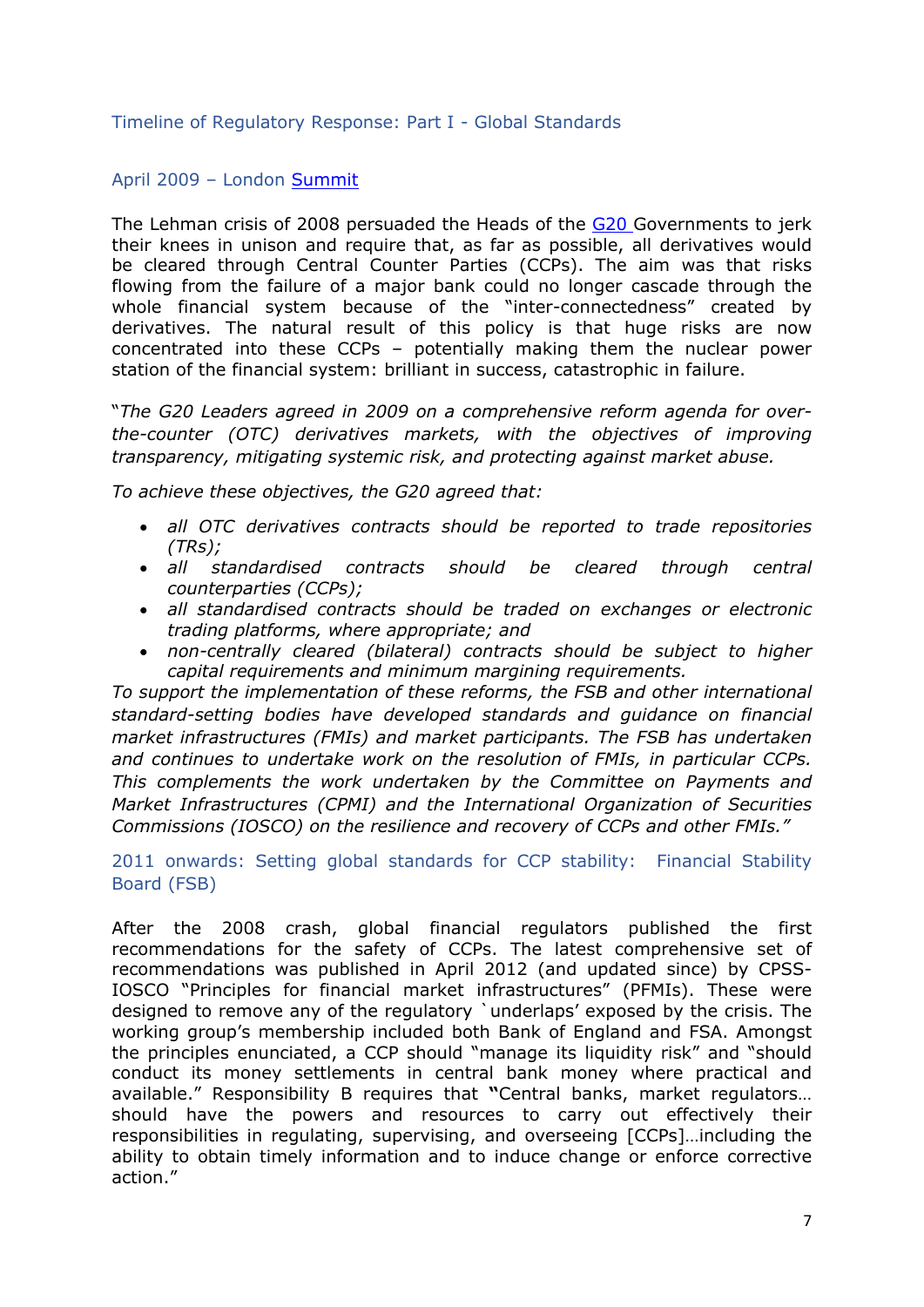Mark Carney – Governor of the Bank of England – was the second Chair of the FSB from 2011-2018, thus overseeing all the key work on creating its global standards. According to Wikipedia, " At the [2011](https://en.wikipedia.org/wiki/2011_G20_Cannes_summit) [G20](https://en.wikipedia.org/wiki/2011_G20_Cannes_summit) [Cannes](https://en.wikipedia.org/wiki/2011_G20_Cannes_summit) [summit](https://en.wikipedia.org/wiki/2011_G20_Cannes_summit), the G20 called for a strengthening of the FSB's capacity resources and governance by establishing the FSB "on an enduring organizational basis". In its 2012 report to the [G20](https://en.wikipedia.org/wiki/2012_G20_Los_Cabos_summit) [Los](https://en.wikipedia.org/wiki/2012_G20_Los_Cabos_summit) [Cabos](https://en.wikipedia.org/wiki/2012_G20_Los_Cabos_summit) [summit,](https://en.wikipedia.org/wiki/2012_G20_Los_Cabos_summit) the FSB set out concrete steps to strengthen the organization's capacity, resources, and governance as well as establish it on an enduring organizational footing. The G20 endorsed the FSB's restated and amended charter."

Much of the detailed work is carried out by the Committee on Payments and Market Infrastructures (CPMI). Paul Tucker – then Deputy Governor of the Bank of England for Financial Stability – chaired the CPMI in the crucial period as it developed its standards on Resolution. CPMI describes itself as "*an international standard setter that promotes, monitors and makes recommendations about the safety and efficiency of payment, clearing, settlement and related arrangements, thereby supporting financial stability and the wider economy."*

Accordingly, there can be no doubt that senior UK officials – encouraged by the Prime Ministers of the day - played a key role in designing the global response to the OTC derivative problem, and therefore to the subsequent EU rules that turned this `guidance' into binding legislation.

<span id="page-7-0"></span>5 July 2017: Recovery of financial market infrastructures - Revised report

"*CPMI and IOSCO have publis[h](https://www.bis.org/cpmi/info_pfmi.htm)ed further guidance on the principles and key considerations in the* [Principles](https://www.bis.org/cpmi/info_pfmi.htm) [for](https://www.bis.org/cpmi/info_pfmi.htm) [Financial](https://www.bis.org/cpmi/info_pfmi.htm) [Market](https://www.bis.org/cpmi/info_pfmi.htm) [Infrastructures](https://www.bis.org/cpmi/info_pfmi.htm) *[\(PFMI\)](https://www.bis.org/cpmi/info_pfmi.htm) that relate to recovery planning. This further guidance revises the 2014 recovery report, and is intended to further strengthen recovery arrangements for financial market infrastructures.*

*Compared to the 2014 recovery report, the revised guidance provides additional clarifications in four areas: (i) operationalisation of the recovery plan; (ii) replenishment; (iii) non-default related losses; and (iv) transparency with respect to recovery tools and how they would be applied."*

## <span id="page-7-1"></span>7 December 2021: Resolution Report: "Glass half-full or still half-empty?"

Ten years since the adoption of the "Key Attributes of Effective Resolution Regimes", how far have we come and where do we go from here? This [report](https://www.fsb.org/2021/12/2021-resolution-report-glass-half-full-or-still-half-empty/) stated that "*Central Counterparties (CCPs) – Uncertainty remains around the resolvability of CCPs given their systemic role in the financial system. A preliminary analytical report on CCP financial resources will be published in early 2022 and will inform options for potential new or revised international policy on the use, composition or amount of financial resources for CCP recovery or resolution*."

<span id="page-7-2"></span>10 March 2022: FSB/CPMI/IOSCPO Central Counterparty Financial Resources for Recovery and Resolution

"*The Financial Stability Board (FSB), the Committee on Payments and Market Infrastructures (CPMI) of the Bank for International Settlements, and the*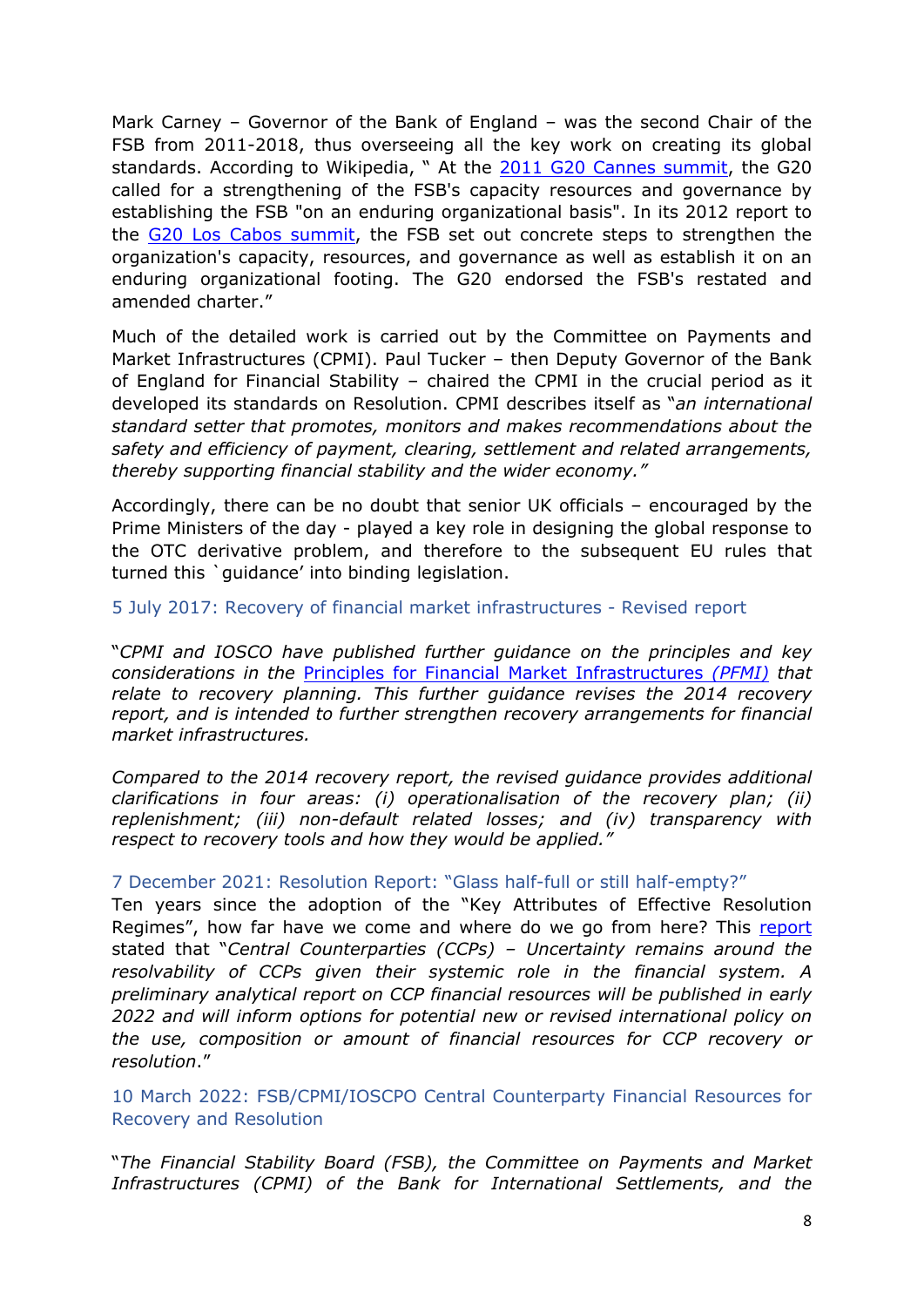*International Org[an](https://www.fsb.org/2022/03/central-counterparty-financial-resources-for-recovery-and-resolution/)ization of Secur[iti](https://www.fsb.org/2022/03/central-counterparty-financial-resources-for-recovery-and-resolution/)es Commissions [\(](https://www.fsb.org/2022/03/central-counterparty-financial-resources-for-recovery-and-resolution/)IOSCO) hav[e](https://www.fsb.org/2022/03/central-counterparty-financial-resources-for-recovery-and-resolution/) today published a [report](https://www.fsb.org/2022/03/central-counterparty-financial-resources-for-recovery-and-resolution/) [analysing](https://www.fsb.org/2022/03/central-counterparty-financial-resources-for-recovery-and-resolution/) [existing](https://www.fsb.org/2022/03/central-counterparty-financial-resources-for-recovery-and-resolution/) [financial](https://www.fsb.org/2022/03/central-counterparty-financial-resources-for-recovery-and-resolution/) [resources](https://www.fsb.org/2022/03/central-counterparty-financial-resources-for-recovery-and-resolution/) [and](https://www.fsb.org/2022/03/central-counterparty-financial-resources-for-recovery-and-resolution/) [tools](https://www.fsb.org/2022/03/central-counterparty-financial-resources-for-recovery-and-resolution/) [for](https://www.fsb.org/2022/03/central-counterparty-financial-resources-for-recovery-and-resolution/) [central](https://www.fsb.org/2022/03/central-counterparty-financial-resources-for-recovery-and-resolution/) [counterparty](https://www.fsb.org/2022/03/central-counterparty-financial-resources-for-recovery-and-resolution/) [\(CCP\)](https://www.fsb.org/2022/03/central-counterparty-financial-resources-for-recovery-and-resolution/) [recovery](https://www.fsb.org/2022/03/central-counterparty-financial-resources-for-recovery-and-resolution/) [and](https://www.fsb.org/2022/03/central-counterparty-financial-resources-for-recovery-and-resolution/) [resolution,](https://www.fsb.org/2022/03/central-counterparty-financial-resources-for-recovery-and-resolution/) which confirmed the need for further work on CCP financial resources.*

*Recent periods of market turmoil have demonstrated the benefits that central clearing brings for global financial stability. However, the shift to central clearing has also further increased the systemic importance of CCPs….*

*The analysis was subject to a number of limitations and assumptions that suggest the results should be interpreted cautiously. In particular, the systemwide, aggregate effects could not be considered due to data availability and confidentiality constraints.*

*The FSB has agreed to continue to:*

- *Review the sufficiency of the existing toolkit for CCP resolution, focusing in particular on non-default loss scenarios. Further work will consider the need for, and costs and benefits of, potential alternative financial resources and tools for CCP resolution. This further work will be initiated in Q2 2022.*
- *Monitor whether resolution authorities have access to an adequate set of resolution tools. This will be undertaken through continued efforts to conduct and enhance implementation monitoring of the FSB guidance on CCP resolution.*

*In addition, CPMI-IOSCO are currently analysing CCP non-default losses in resilience and recovery and will continue monitoring the implementation of the [Principles](https://www.bis.org/cpmi/info_pfmi.htm) [for](https://www.bis.org/cpmi/info_pfmi.htm) [Financial](https://www.bis.org/cpmi/info_pfmi.htm) [Market](https://www.bis.org/cpmi/info_pfmi.htm) [Infrastructures](https://www.bis.org/cpmi/info_pfmi.htm) (PFMI), including CCP financial resources and tools for resilience and recovery*."

**After a decade of work on the risks posed by CCPs, the global regulatory community recognises the risks accentuated by its policies but – crucially – it is unable to give a clean bill of health to its creature, does not even know how to measure the problem, or know whether adequate tools exist to deal with its risks. The implications for host states of systemically significant CCPs are bleak.**

<span id="page-8-0"></span>Timeline of Regulatory Response: Part II - EU legislative implementation

## <span id="page-8-1"></span>2011: ECB localisation policy

In July 2011, the ECB stated that "*it is clear that the Eurosystem has a keen interest in ensuring the proper functioning of clearing and settlement systems across the euro area. This stems from the importance of clearing and settlement systems for the smooth conduct of monetary policy, from their close links to payment systems and from their relevance for the stability of financial systems in general*". As a result, the ECB wished to have such infrastructure within a euro area jurisdiction. This was challenged by the UK at the ECJ: should the ECB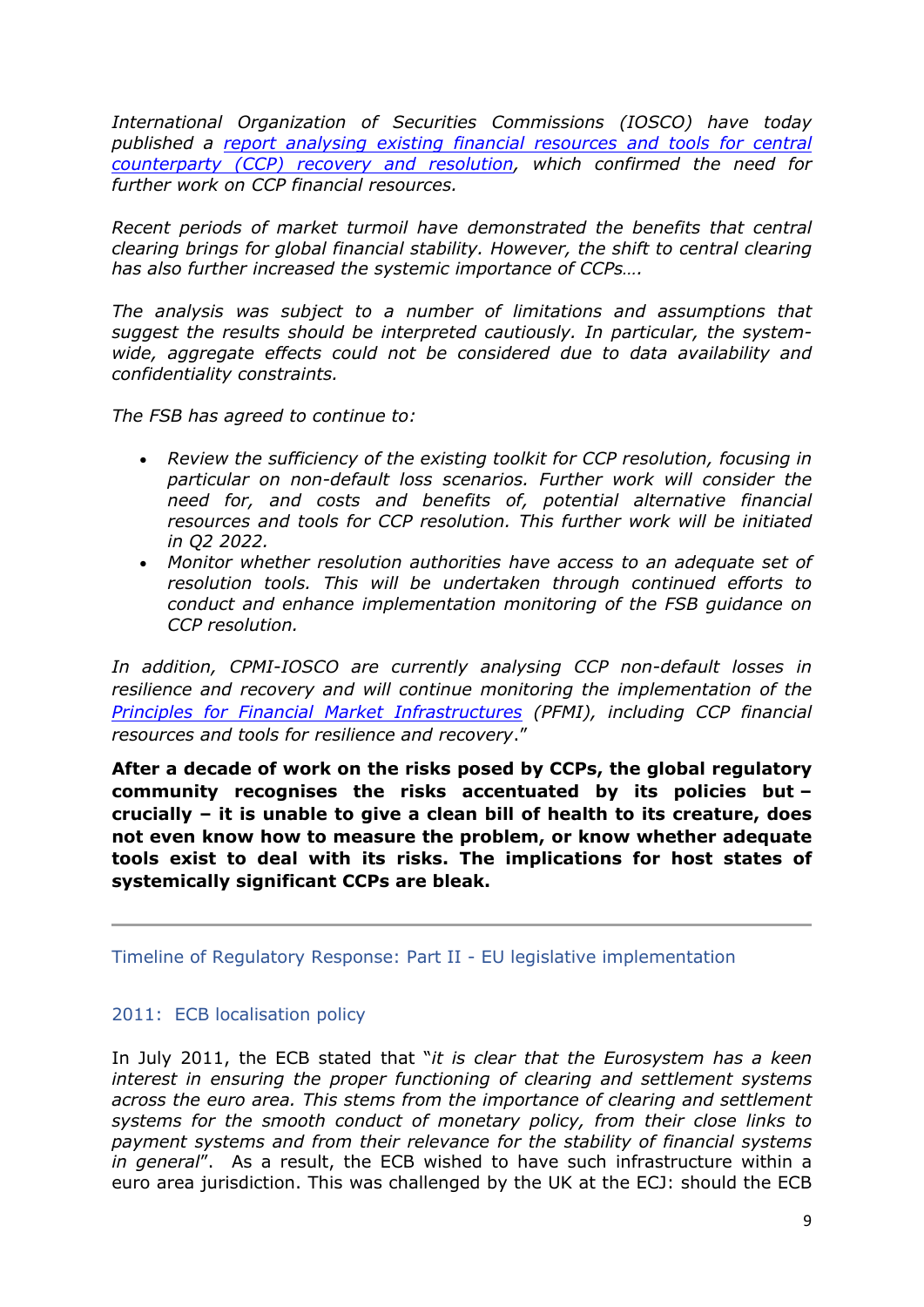be allowed to require that LCH move its euro activities into a eurozone jurisdiction on the mainland? The ECB argued that only then can it oversee these activities and understand exactly what is happening if, say, LCH should unfortunately need emergency euro-denominated liquidity during a future crisis.

Reading the globally-accepted CPSS-IOSCO Principles, it is easy to see why the ECB would argue that, as a direct consequence of the Principles, such crucial parts of the Eurozone's financial infrastructure should be within the Eurozone's own jurisdiction.

## <span id="page-9-0"></span>2011: ESMA founded

ESMA was founded as a direct result of the recommendations of the 2009 [de](https://ec.europa.eu/info/system/files/de_larosiere_report_en.pdf) [Larosière](https://ec.europa.eu/info/system/files/de_larosiere_report_en.pdf) [report](https://ec.europa.eu/info/system/files/de_larosiere_report_en.pdf) which called for the establishment of a European System of Financial Supervision (**ESFS**) as a decentralised network. ESMA began operations, under its [Founding](https://eur-lex.europa.eu/legal-content/EN/TXT/?uri=CELEX:02010R1095-20200101) [Regulation](https://eur-lex.europa.eu/legal-content/EN/TXT/?uri=CELEX:02010R1095-20200101) on 1 January 2011. The soundness and robustness of CCPs is at the heart of ESMA's mission to safeguard financial stability in the Union and promoting stable and orderly financial markets.

The [European](https://eur-lex.europa.eu/legal-content/EN/TXT/PDF/?uri=CELEX:02012R0648-20210213&qid=1618390139788&from=EN) [Markets](https://eur-lex.europa.eu/legal-content/EN/TXT/PDF/?uri=CELEX:02012R0648-20210213&qid=1618390139788&from=EN) [Infrastructure](https://eur-lex.europa.eu/legal-content/EN/TXT/PDF/?uri=CELEX:02012R0648-20210213&qid=1618390139788&from=EN) [Regulation](https://eur-lex.europa.eu/legal-content/EN/TXT/PDF/?uri=CELEX:02012R0648-20210213&qid=1618390139788&from=EN) [\(EMIR\)](https://eur-lex.europa.eu/legal-content/EN/TXT/PDF/?uri=CELEX:02012R0648-20210213&qid=1618390139788&from=EN) introduced a harmonised set of organisational, business conduct and prudential requirements for clearing service providers. Its subsequent reviews have continuously enhanced the regulatory and supervisory arrangements for CCPs to mitigate the negative systemic effects, potentially EU-wide, of such disruption. This framework was complemented subsequently by the [CCP](https://eur-lex.europa.eu/legal-content/EN/TXT/?uri=CELEX%3A32021R0023) [Recovery](https://eur-lex.europa.eu/legal-content/EN/TXT/?uri=CELEX%3A32021R0023) [and](https://eur-lex.europa.eu/legal-content/EN/TXT/?uri=CELEX%3A32021R0023) [Resolution](https://eur-lex.europa.eu/legal-content/EN/TXT/?uri=CELEX%3A32021R0023) [Regulation](https://eur-lex.europa.eu/legal-content/EN/TXT/?uri=CELEX%3A32021R0023) [\(CCP](https://eur-lex.europa.eu/legal-content/EN/TXT/?uri=CELEX%3A32021R0023) [RRR\)](https://eur-lex.europa.eu/legal-content/EN/TXT/?uri=CELEX%3A32021R0023) to ensure the continuity of critical clearing services in the remote case of a CCP failure.

### <span id="page-9-1"></span>2012: EMIR adopted

"*In accordance with the September [2009](http://www.g20.utoronto.ca/2009/2009communique0925.html) [G20](http://www.g20.utoronto.ca/2009/2009communique0925.html) [Pittsburgh](http://www.g20.utoronto.ca/2009/2009communique0925.html) [agreement](http://www.g20.utoronto.ca/2009/2009communique0925.html) [to](http://www.g20.utoronto.ca/2009/2009communique0925.html) [reduce](http://www.g20.utoronto.ca/2009/2009communique0925.html) [the](http://www.g20.utoronto.ca/2009/2009communique0925.html) [systemic](http://www.g20.utoronto.ca/2009/2009communique0925.html) [risk](http://www.g20.utoronto.ca/2009/2009communique0925.html) [linked](http://www.g20.utoronto.ca/2009/2009communique0925.html) [to](http://www.g20.utoronto.ca/2009/2009communique0925.html) [the](http://www.g20.utoronto.ca/2009/2009communique0925.html) [extensive](http://www.g20.utoronto.ca/2009/2009communique0925.html) [use](http://www.g20.utoronto.ca/2009/2009communique0925.html) [of](http://www.g20.utoronto.ca/2009/2009communique0925.html) [Over-The-Counter](http://www.g20.utoronto.ca/2009/2009communique0925.html) [\(OTC\)](http://www.g20.utoronto.ca/2009/2009communique0925.html) [derivatives](http://www.g20.utoronto.ca/2009/2009communique0925.html), the EU adopted [Regulation](https://eur-lex.europa.eu/legal-content/EN/TXT/?uri=CELEX:32012R0648) [\(EU\)](https://eur-lex.europa.eu/legal-content/EN/TXT/?uri=CELEX:32012R0648) [No](https://eur-lex.europa.eu/legal-content/EN/TXT/?uri=CELEX:32012R0648) [648/2012](https://eur-lex.europa.eu/legal-content/EN/TXT/?uri=CELEX:32012R0648) [\(EMIR\)](https://eur-lex.europa.eu/legal-content/EN/TXT/?uri=CELEX:32012R0648) in 2012. A key pillar of EMIR is the requirement for standardised OTC derivatives contracts to be cleared through a CCP. Mandatory clearing for certain asset classes, as well as an increased voluntary use of central clearing amid growing awareness of its benefits among market participants, have led to a rapid growth of the volume of CCP activity since the adoption of EMIR – in the European Union (EU) and globally."*

<span id="page-9-2"></span>October 2013: European Central Bank decision on swap line with Bank of England

*"The Governing Council of the European Central Bank (ECB) decided on this conversion into standing arrangements in cooperation with the other five abovementioned central banks. This will enable the Eurosystem to continue to provide euro to those central banks when required … The operations take the form of repurchase transactions against eligible collateral …"* [Editor's emphasis]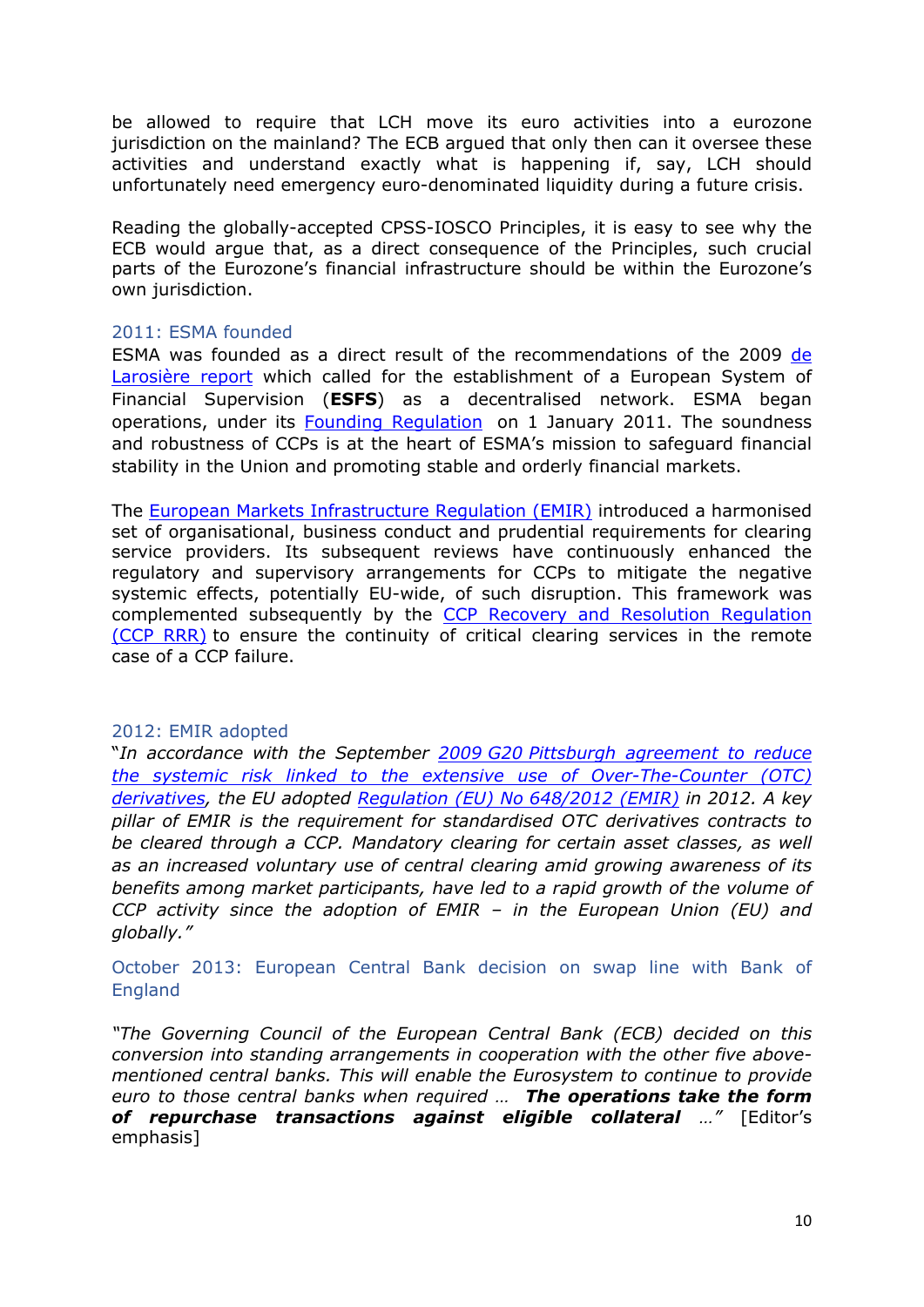<span id="page-10-0"></span>March 2015: ECB and BoE announce measures to enhance financial stability in relation to centrally cleared markets in the EU

*"The European Central Bank (ECB) and the Bank of England (BoE) are today announcing a series of measures aimed at enhancing financial stability in relation to centrally cleared markets within the EU.*

- *The ECB and the BoE have agreed enhanced arrangements for information exchange and cooperation regarding UK Central Counterparties (CCPs) with significant euro-denominated business.*
- *The ECB and the BoE are today extending the scope of their standing swap line in order, should it be necessary and without precommitting to the provision of liquidity,* [Editor's emphasis] *to facilitate the provision of multi-currency liquidity support by both central banks to CCPs established in the UK and euro area respectively…*

*This announcement follows the judgement on 4 March by the General Court of the EU. In light of these agreements the ECB and UK government, as set out in the UK government's announcement of today, have agreed to a cessation of all legal actions covering the three legal cases raised by the UK government."*

..

## **Notes to Editors**

*"4. In its judgement on 4 March 2015 in case [T-496/11](http://eur-lex.europa.eu/LexUriServ/LexUriServ.do?uri=CELEX:62011TN0496:EN:PDF) [Opens](http://eur-lex.europa.eu/LexUriServ/LexUriServ.do?uri=CELEX:62011TN0496:EN:PDF) [in](http://eur-lex.europa.eu/LexUriServ/LexUriServ.do?uri=CELEX:62011TN0496:EN:PDF) [a](http://eur-lex.europa.eu/LexUriServ/LexUriServ.do?uri=CELEX:62011TN0496:EN:PDF) [new](http://eur-lex.europa.eu/LexUriServ/LexUriServ.do?uri=CELEX:62011TN0496:EN:PDF) [window](http://eur-lex.europa.eu/LexUriServ/LexUriServ.do?uri=CELEX:62011TN0496:EN:PDF) brought by the UK Government, the EU General Court "[annulled] the Eurosystem Oversight Policy Framework published by the ECB in so far as it sets a requirement for CCPs involved in the clearing of securities to be located within the Eurozone". See links to press releases from the [General](http://curia.europa.eu/jcms/upload/docs/application/pdf/2015-03/cp150029en.pdf) [Court](http://curia.europa.eu/jcms/upload/docs/application/pdf/2015-03/cp150029en.pdf) [of](http://curia.europa.eu/jcms/upload/docs/application/pdf/2015-03/cp150029en.pdf) [the](http://curia.europa.eu/jcms/upload/docs/application/pdf/2015-03/cp150029en.pdf) [EU](http://curia.europa.eu/jcms/upload/docs/application/pdf/2015-03/cp150029en.pdf) [Opens](http://curia.europa.eu/jcms/upload/docs/application/pdf/2015-03/cp150029en.pdf) [in](http://curia.europa.eu/jcms/upload/docs/application/pdf/2015-03/cp150029en.pdf) [a](http://curia.europa.eu/jcms/upload/docs/application/pdf/2015-03/cp150029en.pdf) [new](http://curia.europa.eu/jcms/upload/docs/application/pdf/2015-03/cp150029en.pdf) [window](http://curia.europa.eu/jcms/upload/docs/application/pdf/2015-03/cp150029en.pdf), the [Bank](https://www.bankofengland.co.uk/news/2015/march/ecb-location-policy-for-ccps) [of](https://www.bankofengland.co.uk/news/2015/march/ecb-location-policy-for-ccps) [England](https://www.bankofengland.co.uk/news/2015/march/ecb-location-policy-for-ccps) and the [ECB](https://www.ecb.europa.eu/press/pr/date/2015/html/pr150304.en.html) [Opens](https://www.ecb.europa.eu/press/pr/date/2015/html/pr150304.en.html) [in](https://www.ecb.europa.eu/press/pr/date/2015/html/pr150304.en.html) [a](https://www.ecb.europa.eu/press/pr/date/2015/html/pr150304.en.html) [new](https://www.ecb.europa.eu/press/pr/date/2015/html/pr150304.en.html) [window.](https://www.ecb.europa.eu/press/pr/date/2015/html/pr150304.en.html) In these statements, both the Bank of England and the ECB said that they would "continue to seek a coordinated and shared approach for achieving the common objective of financial stability and the smooth functioning of financial market infrastructures".*

*5. Prior to their withdrawal today, the UK Government had two further cases outstanding at the General Court of the EU relating to the ECB's location policy: cases [T-45/12](http://eur-lex.europa.eu/legal-content/en/TXT/PDF/?uri=uriserv:OJ.C_.2012.098.01.0024.01.ENG) [Opens](http://eur-lex.europa.eu/legal-content/en/TXT/PDF/?uri=uriserv:OJ.C_.2012.098.01.0024.01.ENG) [in](http://eur-lex.europa.eu/legal-content/en/TXT/PDF/?uri=uriserv:OJ.C_.2012.098.01.0024.01.ENG) [a](http://eur-lex.europa.eu/legal-content/en/TXT/PDF/?uri=uriserv:OJ.C_.2012.098.01.0024.01.ENG) [new](http://eur-lex.europa.eu/legal-content/en/TXT/PDF/?uri=uriserv:OJ.C_.2012.098.01.0024.01.ENG) [window](http://eur-lex.europa.eu/legal-content/en/TXT/PDF/?uri=uriserv:OJ.C_.2012.098.01.0024.01.ENG) and [T-93/13](http://eur-lex.europa.eu/LexUriServ/LexUriServ.do?uri=OJ:C:2013:114:0038:0039:EN:PDF) [Opens](http://eur-lex.europa.eu/LexUriServ/LexUriServ.do?uri=OJ:C:2013:114:0038:0039:EN:PDF) [in](http://eur-lex.europa.eu/LexUriServ/LexUriServ.do?uri=OJ:C:2013:114:0038:0039:EN:PDF) [a](http://eur-lex.europa.eu/LexUriServ/LexUriServ.do?uri=OJ:C:2013:114:0038:0039:EN:PDF) [new](http://eur-lex.europa.eu/LexUriServ/LexUriServ.do?uri=OJ:C:2013:114:0038:0039:EN:PDF) [window](http://eur-lex.europa.eu/LexUriServ/LexUriServ.do?uri=OJ:C:2013:114:0038:0039:EN:PDF) respectively.*

*6. In June 2012, international central banks announced that they "are working towards a regime that ensures there are no technical obstacles for the timely provision of emergency liquidity assistance by central banks to solvent and viable CCPs, without pre-committing to the provision of this liquidity"." [Editor's emphasis]*

## <span id="page-10-1"></span>October 2019: EMIR 2.2

*"The review of the European Markets Infrastructure Regulation (EMIR 2.2) enhanced the role of ESMA. ESMA received direct supervisory responsibilities for systemically important third country CCPs. Both LCH Ltd and ICE Clear Europe Ltd have been recognised by ESMA as systemically important third country CCPs (so-called Tier 2), based on pre-defined criteria, and following the equivalence decision of the European Commission on the regulatory and supervisory*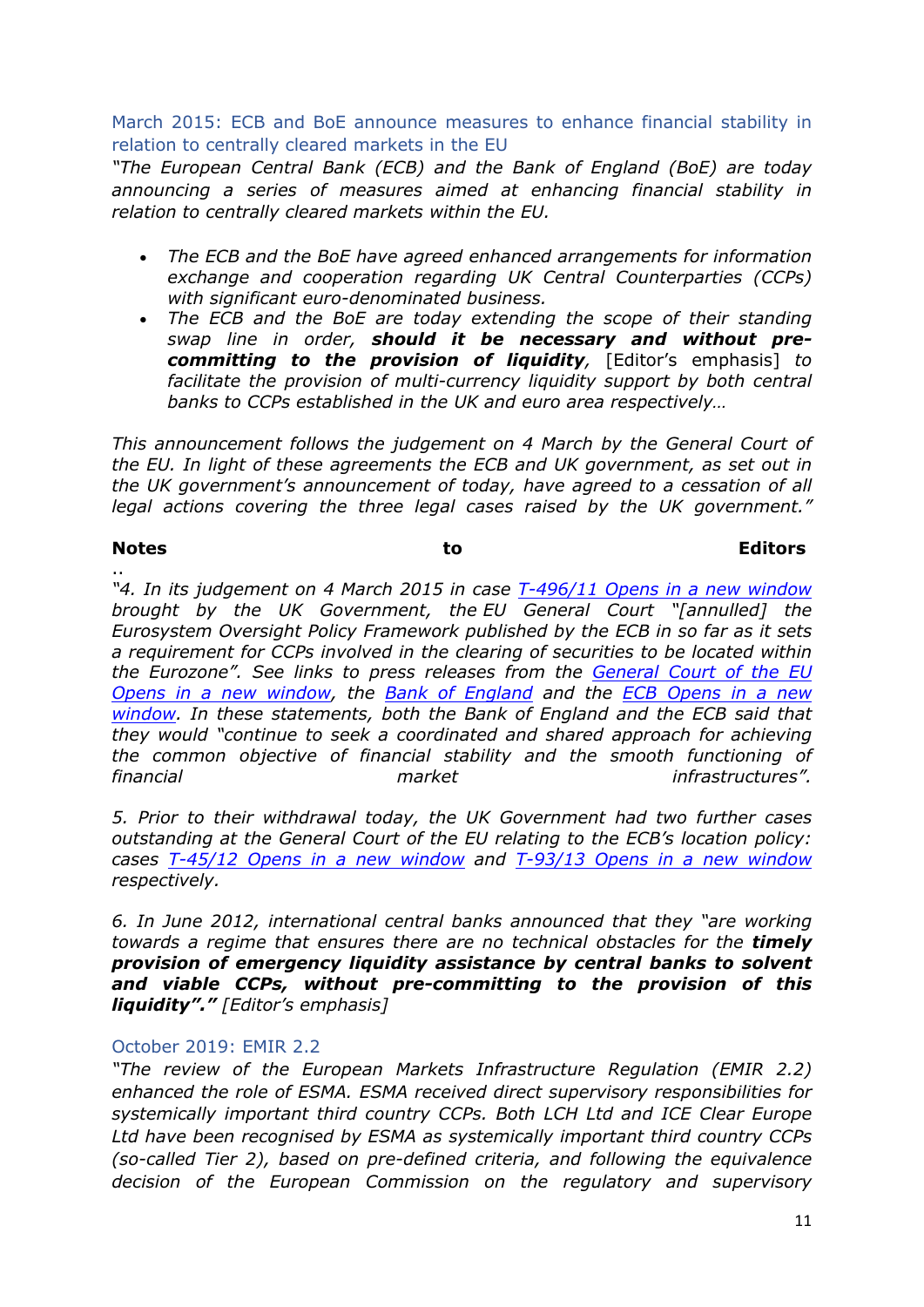*framework of the UK for CCPs. The objective of the increased role for ESMA is to ensure an adequate monitoring and management of the risk that Tier 2 CCPs may pose to the EU."* [Editor's emphasis]

<span id="page-11-0"></span>February 2021: CCP Recovery and Resolution (CCPRRD) came into force

The [CCP](https://eur-lex.europa.eu/legal-content/EN/TXT/?uri=CELEX%3A32021R0023) [Recovery](https://eur-lex.europa.eu/legal-content/EN/TXT/?uri=CELEX%3A32021R0023) [and](https://eur-lex.europa.eu/legal-content/EN/TXT/?uri=CELEX%3A32021R0023) [Resolution](https://eur-lex.europa.eu/legal-content/EN/TXT/?uri=CELEX%3A32021R0023) [Regulation](https://eur-lex.europa.eu/legal-content/EN/TXT/?uri=CELEX%3A32021R0023) [\(CCP](https://eur-lex.europa.eu/legal-content/EN/TXT/?uri=CELEX%3A32021R0023) [RRR\)](https://eur-lex.europa.eu/legal-content/EN/TXT/?uri=CELEX%3A32021R0023) Preamble sets out the background and some extracts give the flavour of the concerns, noting that Ministries of Finance should be closely involved with any decision on the ultimate use of public funds. So it will not be just a technocratic decision:

*"…As a significant amount of the financial risk of the Union financial system is processed by and concentrated in CCPs on behalf of clearing members and their clients, effective regulation and robust supervision of CCPs are essential…*

*Currently, there are no harmonised provisions for the recovery and resolution of CCPs across the Union. Some Member States have already enacted legislative changes that require CCPs to draw up recovery plans and that introduce mechanisms to resolve failing CCPs*

*In light of the consequences that the failure of a CCP and the subsequent actions might have on the financial system and the economy of a Member State, as well as the possible ultimate need to use public funds to resolve a crisis, the Ministries of Finance or other relevant ministries in Member States should be able to decide, in line with national democratic procedures, on the use of public funds as a last resort* [Editor's emphasis] *and should consequently be closely involved, at an early stage, in the process of recovery and resolution…"*

<span id="page-11-1"></span>10 November 2021: Commissioner McGuinness announced the Commission's proposed way forward for central clearing.

*"The Commission remains of the view that over-reliance on UK-based central counterparties (CCPs) for some clearing activities is a source of financial stability risk in the medium term and will pursue its work to develop the capacity of EUbased CCPs as a means to reduce such over-reliance. However, in order to address possible short-term financial stability risk, linked to an abrupt interruption in access to clearing services, the Commission will soon propose an extension of equivalence for UK-based CCPs…. This proposed way forward strikes a balance between safeguarding financial stability in the short term – which requires taking an equivalence decision to avoid a cliff-edge for EU market participants - and safeguarding financial stability in the medium term – which requires us to reduce this risky over-reliance on a third country…. The extension of equivalence should be long enough to allow us to revise the EU supervisory system for CCPs" [Editor's emphasis]*

# <span id="page-11-2"></span>17 Dec 2021: ESMA publishes results of its assessment of systemically important UK Central Counterparties

The European Securities and Markets Authority (ESMA), the EU's securities markets regulator, today published a [Statement](https://www.esma.europa.eu/sites/default/files/library/esma91-372-1913_statement_uk_ccp_article25_2c_assessment_2021.pdf) and Report ([part](https://www.esma.europa.eu/sites/default/files/library/esma91-372-1945_redacted_assessment_report_under_article_252c_of_emir_ukccps_final_2of2.pdf) [1](https://www.esma.europa.eu/sites/default/files/library/esma91-372-1945_redacted_assessment_report_under_article_252c_of_emir_ukccps_final_1of2.pdf) and part [2](https://www.esma.europa.eu/sites/default/files/library/esma91-372-1945_redacted_assessment_report_under_article_252c_of_emir_ukccps_final_2of2.pdf))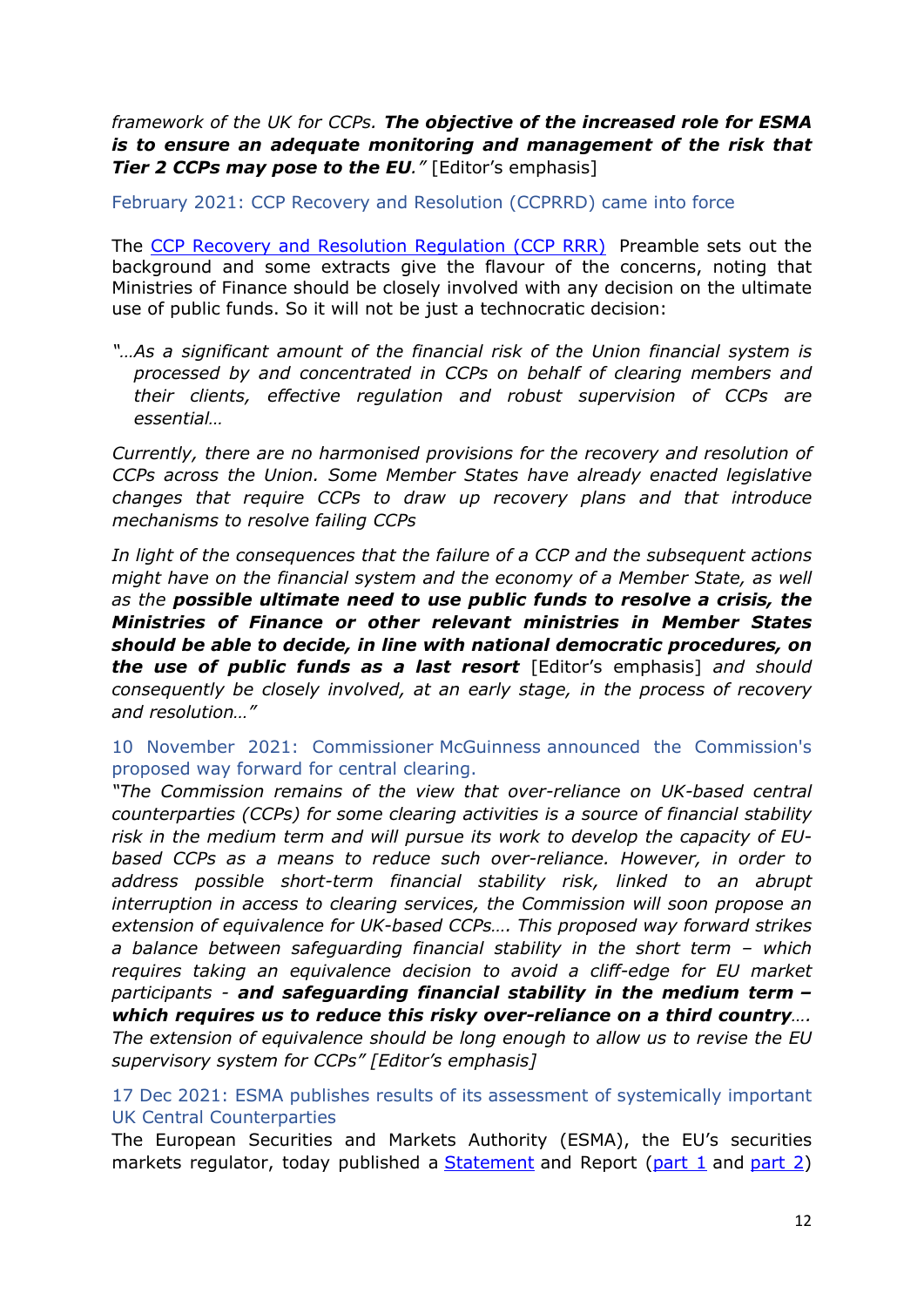on the conclusions from its assessment of Tier 2 Central Counterparties (CCPs) established in the United Kingdom (UK).

"*The Report identifies three clearing services, one provided by LCH Ltd and two by ICE Clear Europe Ltd, as being of substantial systemic importance for the European Union's financial stability and posing risks that may not be fully mitigated under the current EMIR regulatory framework. It concludes that the costs and risks of derecognising these services would outweigh the benefits to the EU at this time.* [Editor's emphasis]"

ESMA Chair Ross said: '*'CCPs are at the heart of the financial system. Clearing services provided to EU market participants by non-EU CCPs continue to be important for European financial markets. As a result of our comprehensive assessment, ESMA does not recommend that the European Commission derecognise the UK-based Tier 2 CCPs or their services at this time. However, we propose measures that aim to strengthen our approach to systemically important third country CCPs and contribute to the ongoing stability of EU financial markets."*

Klaus Löber, Chair of the CCP Supervisory Committee, said: "'*ESMA, following a comprehensive assessment, has formulated a range of measures that should be considered by relevant bodies as a response to the identified weaknesses and vulnerabilities. These measures include considering appropriate incentives for reducing the size of EU exposures to Tier 2 CCPs, reviewing the EMIR framework for comparable compliance, expanding ESMA's supervisory and crisis management toolbox and enhancing cooperation with UK authorities on CCP recovery and resolution.''*

*The objective of ESMA's assessment was to determine the risks posed by the two systemically important UK CCPs to the financial stability of the EU, or one of its Member States, as well as to consider the costs, benefits and consequences of a potential decision not to recognise the CCP or some of its clearing services, as required by Article 25(2c) of EMIR."*

<span id="page-12-0"></span>8 February 2022: Targeted consultation on the review of EU's central clearing framework

*"The aim of this consultation is to seek feedback on possible measures, legislative and/or non-legislative, to improve the competitiveness of EU CCPs and clearing activities as well as ensure that [th](https://ec.europa.eu/commission/presscorner/detail/en/STATEMENT_21_5905)eir risks are appropriately managed and supervised. This is part of the [way](https://ec.europa.eu/commission/presscorner/detail/en/STATEMENT_21_5905) [forward](https://ec.europa.eu/commission/presscorner/detail/en/STATEMENT_21_5905) [for](https://ec.europa.eu/commission/presscorner/detail/en/STATEMENT_21_5905) [central](https://ec.europa.eu/commission/presscorner/detail/en/STATEMENT_21_5905) [clearing](https://ec.europa.eu/commission/presscorner/detail/en/STATEMENT_21_5905) [announced](https://ec.europa.eu/commission/presscorner/detail/en/STATEMENT_21_5905) [by](https://ec.europa.eu/commission/presscorner/detail/en/STATEMENT_21_5905) [Commissioner](https://ec.europa.eu/commission/presscorner/detail/en/STATEMENT_21_5905) [McGuinness](https://ec.europa.eu/commission/presscorner/detail/en/STATEMENT_21_5905) [on](https://ec.europa.eu/commission/presscorner/detail/en/STATEMENT_21_5905) [10](https://ec.europa.eu/commission/presscorner/detail/en/STATEMENT_21_5905) [November](https://ec.europa.eu/commission/presscorner/detail/en/STATEMENT_21_5905) [2021](https://ec.europa.eu/commission/presscorner/detail/en/STATEMENT_21_5905) and takes into account the reflections made by the European Commission over the last months on the risks associated with over-reliance on third-country infrastructures and the need to increase clearing capacity in the EU."*

<span id="page-12-1"></span>7 March 2022: DG FISMA [article](https://ec.europa.eu/newsroom/fisma/items/738334/en) setting out plans – for delivery 2H 2022

*"As part of a move to expand central clearing activities in the EU and reduce the overdependence on non-EU Central Counterparties (CCPs), the European Commission in February launched a [targeted](https://ec.europa.eu/info/business-economy-euro/banking-and-finance/regulatory-process-financial-services/consultations-banking-and-finance/targeted-consultation-review-central-clearing-framework-eu_en) [public](https://ec.europa.eu/info/business-economy-euro/banking-and-finance/regulatory-process-financial-services/consultations-banking-and-finance/targeted-consultation-review-central-clearing-framework-eu_en) [consultation,](https://ec.europa.eu/info/business-economy-euro/banking-and-finance/regulatory-process-financial-services/consultations-banking-and-finance/targeted-consultation-review-central-clearing-framework-eu_en) which closes on*